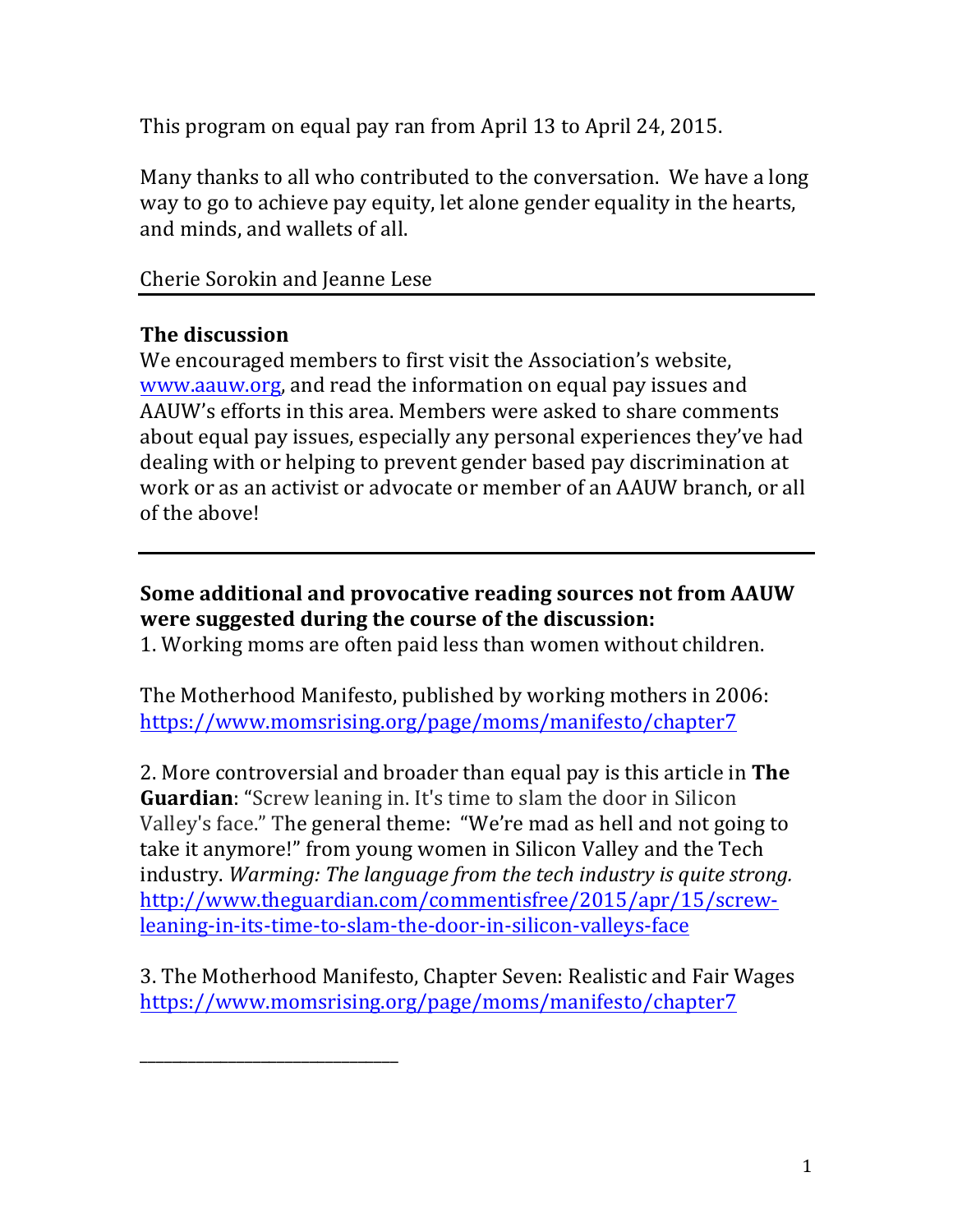### **Comments from participants**

- "... I really related to the Life magazine: Portrait of a Working Mother in the 1950's. My mom was just such a woman, supporting two kids at the time. It was interesting to note that in 1956, 16% of women with kids under the age of 6 worked outside the home. The percentage is so much higher now, so AAUW's position in this area is timely and relevant. It was also interesting to note that at that time, it was 7 years before an Equal Pay Act, over a decade for a proposed ERA amendment, and it has taken half a century for Americans to observe Equal Pay Day!"
- "A section that really resonated was 7 personal stories of Equal Pay. The African American woman who lost more than \$1 million as an engineer due to race; the teacher who also had to deal with marital status. The most telling was the future law student/ minority woman who was told by another minority woman: "You are going to be underpaid, so there's really no point! The need for women to step up, mentor and speak out is critical. I loved the success story of the Lab Tech. As with Lily Ledbetter, this woman wasn't supposed to discuss salaries with co-workers. Companies that can't or won't be transparent about salaries shouldn't get our business until they make significant changes, not just talk about it. I also really liked the math consultant who persisted because she felt a real obligation to be a role model. We need more role models!"
- "I love reading and being a part of AAUW research by supporting AAUW Funds, because AAUW reports deal with relevant and timely problems, and always offer recommendations for change at several levels. In Pay Equity, that would be at the individual, corporate and policy levels."
- "I found the stories on the AAUW website of women who have experienced pay disparity both interesting and disheartening. Such a wide variety of positions in which the pay gap continues to rear its ugly head!"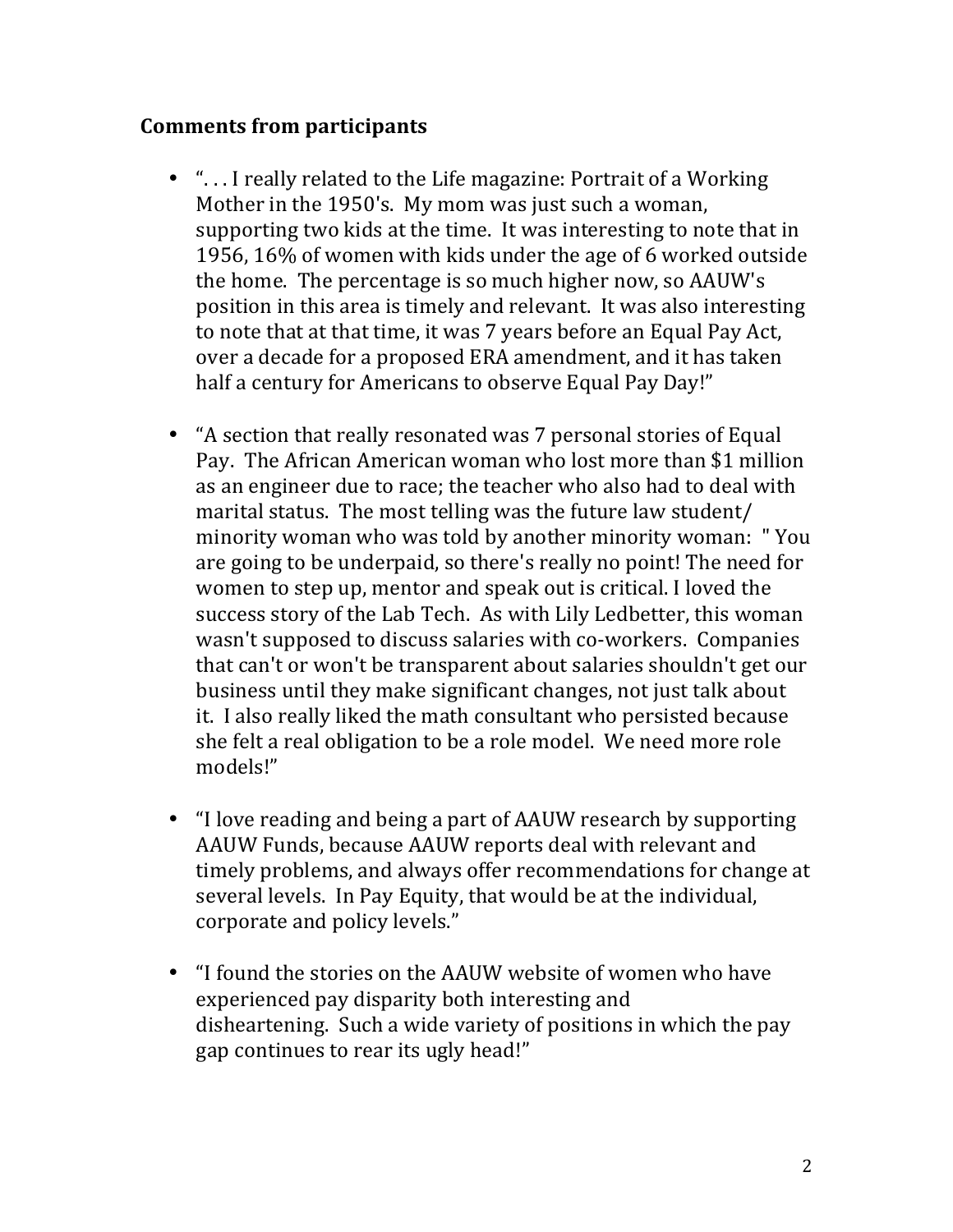- "I'm delighted that California Online is doing a program on equal pay. This issue continues to affect my life."
- "Reading all the available materials on the national website reinforces my pride in belonging to such a community of women nationwide!"
- "At a recent event here in Marin County honoring women who had been "Rosie the Riverters" during WWII, it was interesting to hear that **many of them were, in fact, paid equally to the men in the** factories where they worked, because they were **NEEDED.** After the war the pay gap again opened because women weren't supposed to be working, or were seen as taking jobs NEEDED by men."
- "The pay gap is more than an economic reality; it reflects how women are valued in general. It's a symptom of the underlying disease!"
- "I was lucky enough to work as an attorney and ultimately corporate executive for a bank which took gender equality relatively seriously (after having been sued, of course). Still it was always amazing to hear the age old biases creep into discussions of whether jobs were functionally equivalent and being paid equally."
- "I was taking a class in "Women in Christianity" for my Masters of Liberal Arts. We learned that after the big European diaspora to the US, women found it necessary to seek jobs to help their families. The Catholic Church was so concerned that the women were working outside of the home and not being "barefoot  $&$ pregnant," they encouraged businesses to pay the women lower wages than the men!
- The pitiful pay situation of part time (adjunct) teachers in colleges and universities is widespread and especially disheartening. From the personal experiences in this group, we know this situation has gone unchanged for at least 35 years and shows no signs of abating. We heard several personal stories from members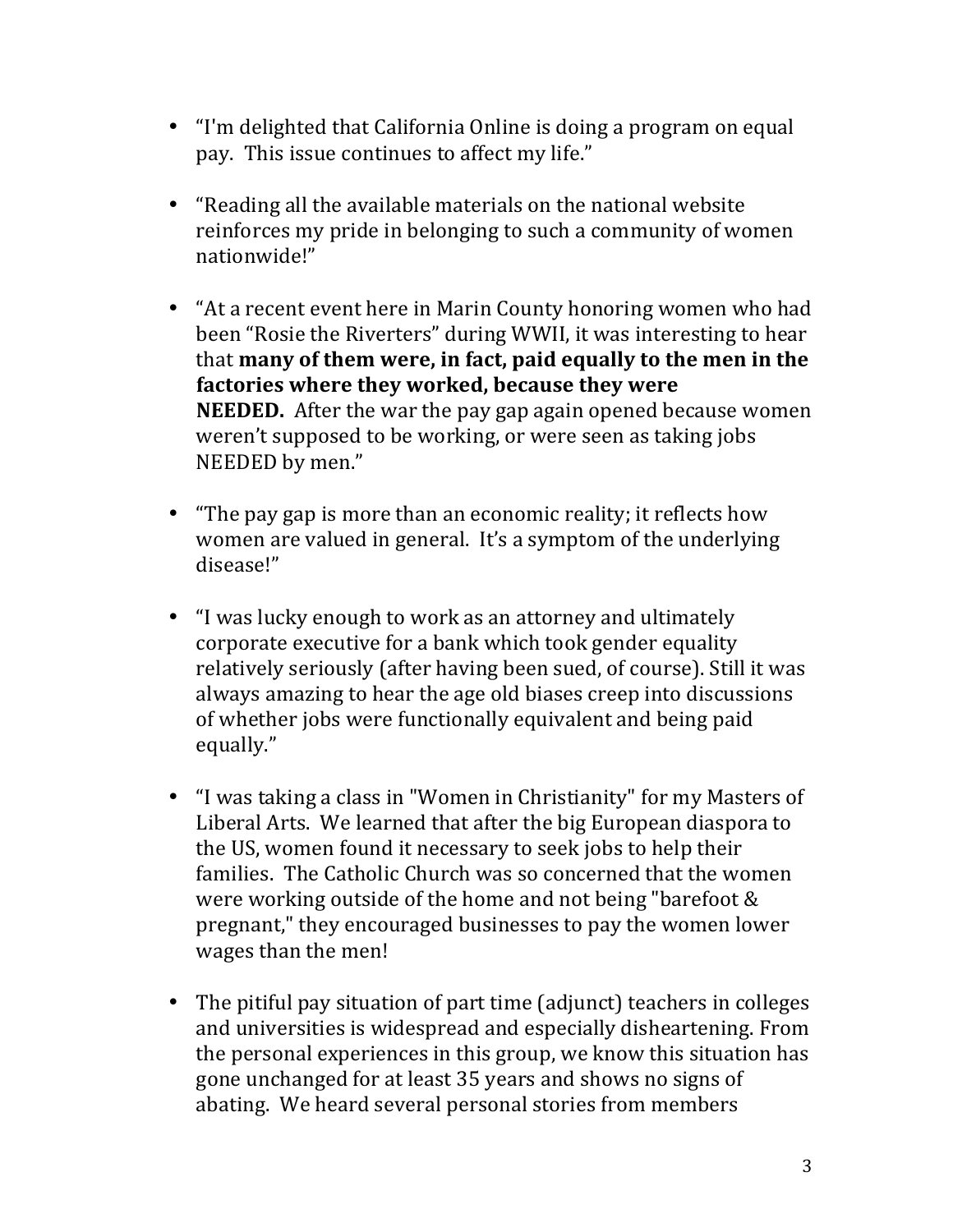participating in this discussion and here are a few excerpts:

- $\circ$  "I teach 12-15 classes/week from SF to San Mateo as an adjunct, but still makes less than \$40,000/year and I have a Masters. When the colleges/universities pay so little for adjuncts, we have to make our salaries by teaching all over the place. Our office is in our car trunk. Every semester we wait to find out if we are even going to have a class, and we don't find out until less than one week before the start date."
- $\circ$  "It makes me so angry to find out that a male teacher is making three times more than me, even though I have more credentials and experience in teaching higher ed."
- $\circ$  "I couldn't agree more. It is not an easy issue. Many colleges would fold if they had to pay adjunct faculty fair wages. I have known a few adjunct profs who teach single courses at as many as 4 or 5 colleges a semester. They have no life, and certainly do not earn a living wage. Not to mention the killer driving schedule."
- $\circ$  "I've been teaching in higher education academia for the past 17 years. Not only have I been affected by the adjunct faculty status, but about 8 years ago I also was made aware that a male professor was making 3 times my salary. As far as I know, he did not even have a BA degree. I had 9 years teaching experience and a Masters. I gradually was told about other male teachers with comparable or less experience making more than me from someone that was privy to instructors' salaries. I finally decided to speak with an equal rights advocate group about my dilemma. After several months of compiling information and evidence, I was told that I did not have enough for them to take my case. I needed to find a male with comparable or less experience who started at the institution at the same time as I did. I have identified that individual but I've never had the courage to ask him about his salary. He is still teaching there, as I am. I remain in a quandary as to how to proceed. I'm not interested in suing but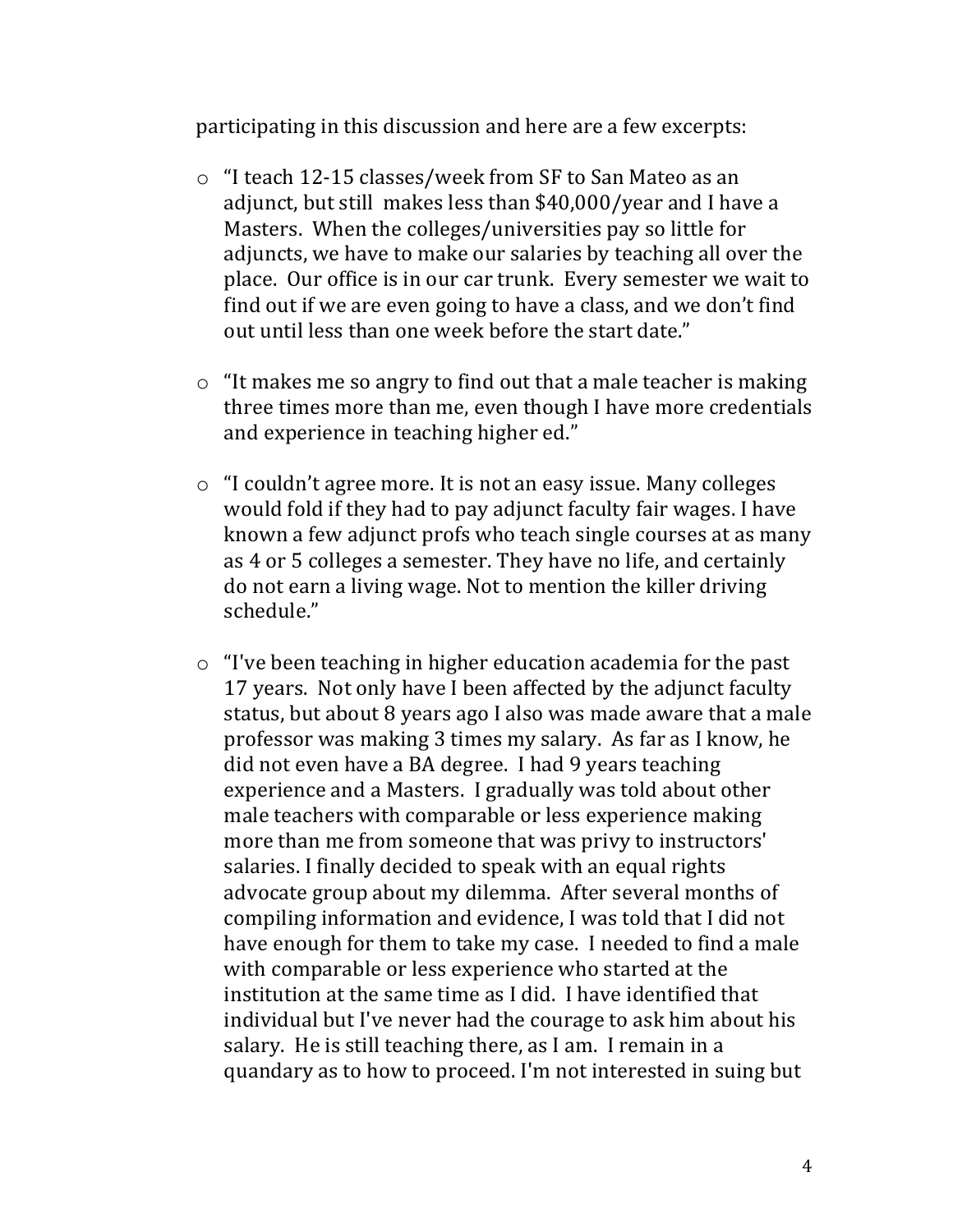rather changing the culture that exists in this rather large, powerful institution."

- $\circ$  "Your case just shows how women end up being caught between a rock and hard place! My first reaction is to say we all hope you can find the courage; but also, if you don't ask you may never know. It's probably how you do the asking that will *matter. Anyone in the work place now, have any suggestions?"*
- $\circ$  "Unfortunately colleges and universities are still abusing part time teachers in the same way. It is a disgrace. Most colleges would have to close if they lost their part time faculty."
- $\circ$  I don't have personal proof that I was paid less than the men who were teaching in the colleges where I taught English. In the Catholic ones, I remember that the nuns who did the hiring were very concerned that the married men would have enough to live on. (What single women lived on did not concern them so much!) I am fairly certain that my salary in other jobs was also lower. When I worked as a writer for a mutual funds company, they had to hire me through an agency because I could only work 2 days/week (the other 3 I was part time teaching in a college). I got a pittance because of the strange circumstances. But the worst pay was truly teaching part time in a college. They paid  $$1000/course$  to women; I am not sure about the men. Most classes involved weekly writing assignments and term papers, and when you added up the hours, it barely paid me to drive in and park. The good part was that I was at a school that let me design my own classes and choose my own texts, as long as the students did the required number of writing assignments. I can remember one particular semester when I had 3 separate classes, with 3 preparations etc., and was teaching 9 hours a week. Some full time faculty members were also teaching 9 hours a week but they were getting a full salary and benefits."
- $\circ$  "Hopefully, the plight of adjunct teachers will be resolved by the unionization of adjuncts. Our working conditions are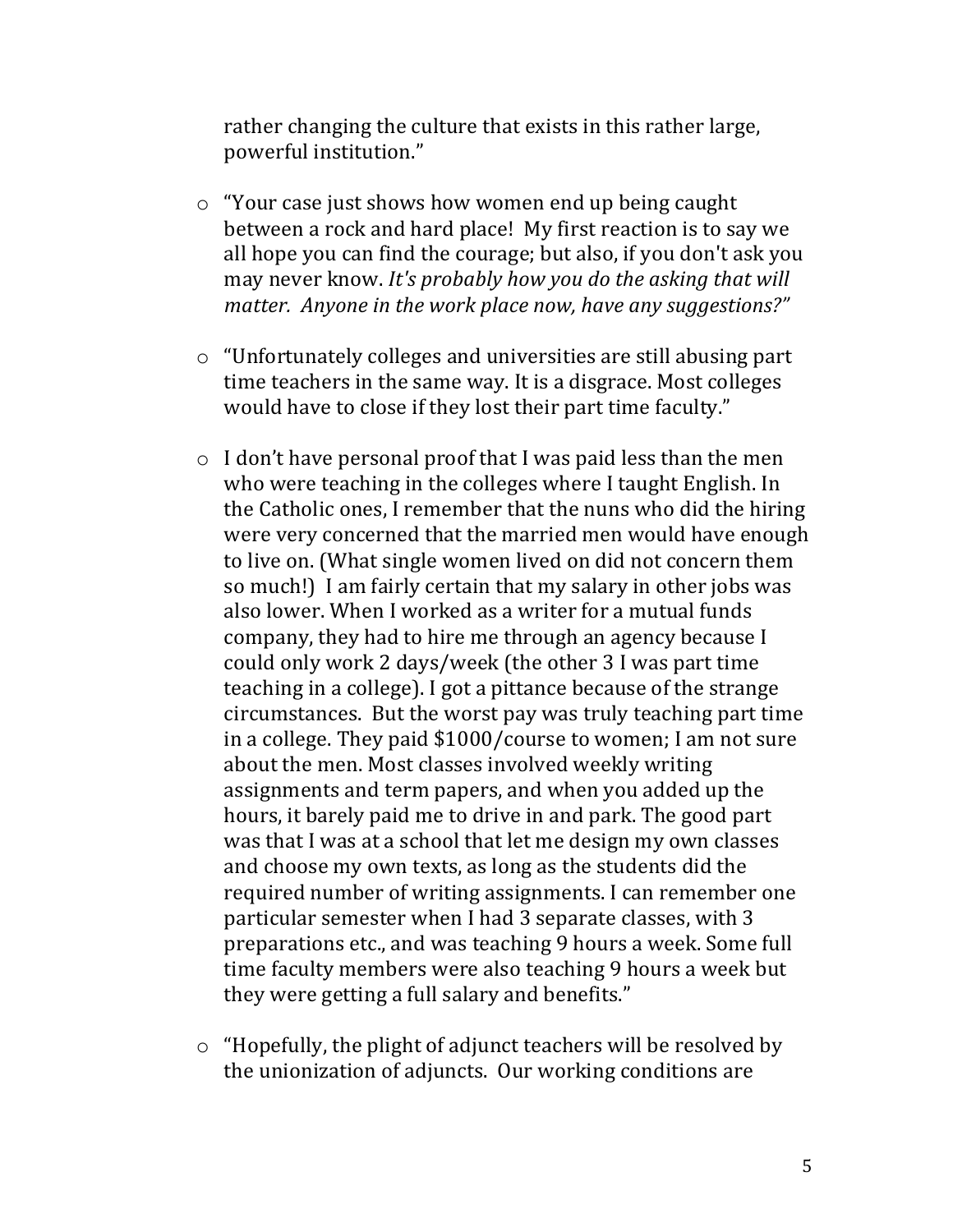deplorable and we are being so used and abused by colleges/universities."

Although the discussion was largely serious, there was a little humor, too.

• On Tuesday, Equal Pay day, I told my son that I wore red. He replied that that was appropriate because women are always in the red! I replied that I was going to get my AAUW friends to pelt him with rotten eggs! His response was "no problem, they throw like girls!" If he wasn't 33 years old, I would have put him in "time-out". 

### \_\_\_\_\_\_\_\_ **Closing Comments**

• A participant noted that per Phyllis Schlafly, women need to be paid less so they can find good husbands. See

http://thinkprogress.org/economy/2014/04/15/3426856/prominentrepublican-women-need-to-be-paid-less-than-men-so-they-can-findgood-husbands/

Prominent Republican: Women Need To Be Paid Less So They Can Find Husbands

- Participants noted how sad it is that Schlafly is still spouting off stuff like this, and that people still support what she says. She is, alas, still quite effective and not to be underestimated. She is 91 years old, however, and can't live forever!
- Several participants expressed appreciation to those who shared their stories
	- $\circ$  Your stories "inspire all of us to work that much harder to ensure equity for all!"
	- $\circ$  "I just want to thank everyone for sharing their stories. I think it really brings home the importance of the issue and that for many of us, the situation has been going on for some